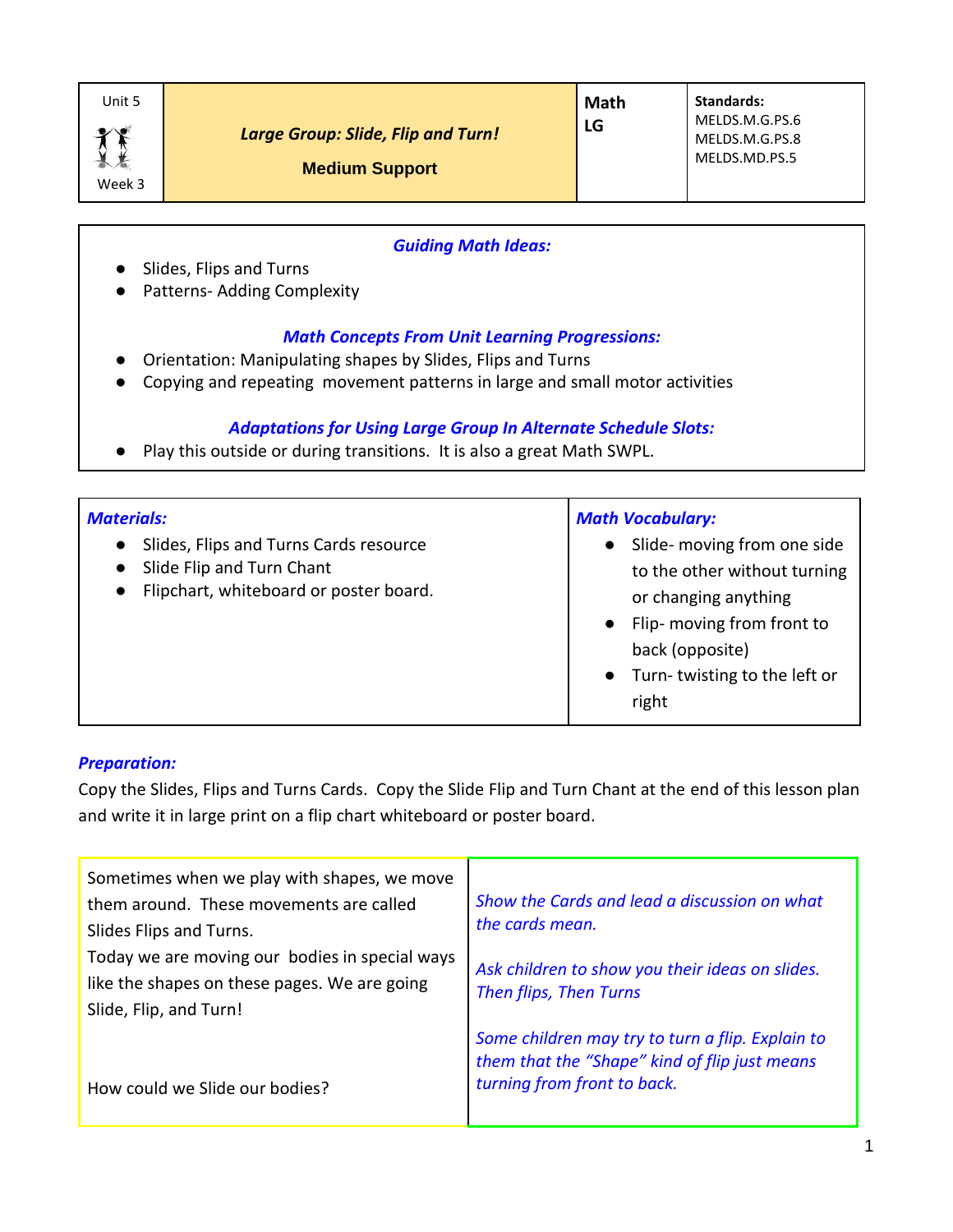| How could we Flip our bodies?<br>How could we Turn our bodies?                                                                                                                                                                                                                                                                          | Turning may need some practice! Demonstrate<br>and also have children demonstrate and then<br>decide on how they will turn. There are cards<br>with arrows showing a left turn and a right turn. |
|-----------------------------------------------------------------------------------------------------------------------------------------------------------------------------------------------------------------------------------------------------------------------------------------------------------------------------------------|--------------------------------------------------------------------------------------------------------------------------------------------------------------------------------------------------|
| Okay it looks like you are ready to play our<br>game. Here are a few rules about how we use<br>our bodies in group time:<br>Stay in your own space.<br>Be safe.<br>AND-Remember-Flip means turning backward<br>NOT upside down!                                                                                                         | Use Flip Chart and read the Chant<br>Lead children in the Slide Flip and Turn Chant and<br>Repeat as many times as you wish.                                                                     |
| Here is a special chant about Slides Flips and<br>Turns! I'll read it to you and then we'll say it<br>together. We'll move our bodies just like it says<br>in the chant.<br>Now let's change it up a little bit. Here are some                                                                                                          | Show children the cards and have them practice<br>following the card directions.                                                                                                                 |
| cards that are going to tell us to<br>Slide<br>Flip<br>Turn one Way Turn another<br>way.<br>Watch me and when I hold up a card, do what it<br>says.<br>Here we go!                                                                                                                                                                      | Create different patterns and combinations of<br>slides, flips and turns.<br>Repeat as many times as you wish.                                                                                   |
| Here is a question for you: Did our bodies<br>change just because we moved them around?<br>Well, when we move shapes around, flipping,<br>turning and sliding them, they are still the same<br>shape! How Cool!<br>I'm going to put these cards in our center, and<br>we will use them again in Small Group with some<br>of our shapes. | Introduce a key concept of geometry: A shape is<br>still a shape despite its orientation.                                                                                                        |

# *Strategies to Provoke Math Thinking:*

Kinesthetic Math: Moving our bodies is a great way to make math concepts more real for children. By using our bodies to slide, flip and turn, children will better be able to manipulate shapes and to understand a key concept of geometry- that shapes don't change, despite their orientation. For instance, young children often think that when a triangle is upside down, it is not a triangle. Present